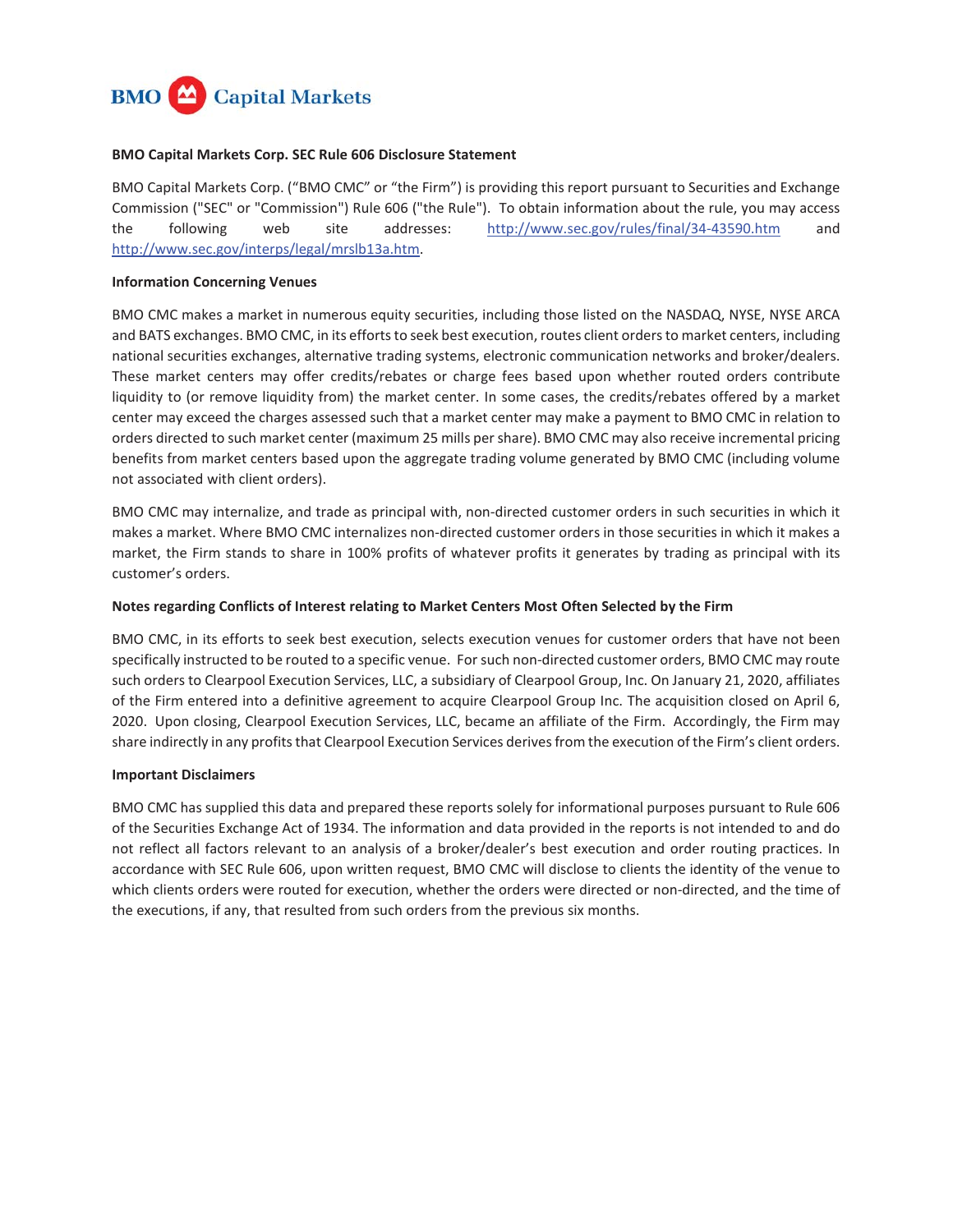# BMO Capital Markets Corp - Held NMS Stocks and Options Order Routing Public Report

Generated on Thu JuI 09 2020 09:32:41 GMT-0400 (Eastern DayIight Time)

## 2nd Quarter, 2020

## April 2020

### S&P 500 Stocks

### Summary

| <b>Non-Directed Orders</b><br>as % of All Orders | Market Orders as % of<br><b>Non-Directed Orders</b> | Marketable Limit<br>Orders as % of Non-<br><b>Directed Orders</b> | Non-Marketable Limit<br>Orders as % of Non-<br><b>Directed Orders</b> | Other Orders as % of<br><b>Non-Directed Orders</b> |
|--------------------------------------------------|-----------------------------------------------------|-------------------------------------------------------------------|-----------------------------------------------------------------------|----------------------------------------------------|
| 0.00                                             | 0.00                                                | 0.00                                                              | 0.00                                                                  | 0.00                                               |

#### Venues

| Venue -<br>Non-<br>directed<br>Order<br><b>Flow</b> | Non-<br><b>Directed</b><br>Orders (%) | <b>Market</b><br>Orders<br>(%) | Marketable<br><b>Limit Orders</b> | Non-<br>Marketable<br><b>Limit Orders</b> | Other<br>Orders I | <b>Net Payment</b><br>Paid/Received for<br><b>Market</b><br>Orders(USD) | Net Pavment Paid/<br><b>Received for Market</b><br>Orders (cents per<br>hundred shares) | Net Payment Paid/<br><b>Received for</b><br><b>Marketable Limit</b><br>Orders(USD) | <b>Net Payment Paid/</b><br><b>Received for</b><br><b>Marketable Limit</b><br>Orders (cents per<br>hundred shares) | Net Payment Paid/<br><b>Received for Non-</b><br><b>Marketable Limit</b><br>Orders(USD) | Net Payment Paid/<br><b>Received for Non-</b><br><b>Marketable Limit</b><br>Orders (cents per<br>hundred shares) | <b>Net Payment</b><br>Paid/Received for<br>Other<br>Orders(USD) | Net Payment Paid/<br><b>Received for Other</b><br>Orders (cents per<br>hundred shares) |
|-----------------------------------------------------|---------------------------------------|--------------------------------|-----------------------------------|-------------------------------------------|-------------------|-------------------------------------------------------------------------|-----------------------------------------------------------------------------------------|------------------------------------------------------------------------------------|--------------------------------------------------------------------------------------------------------------------|-----------------------------------------------------------------------------------------|------------------------------------------------------------------------------------------------------------------|-----------------------------------------------------------------|----------------------------------------------------------------------------------------|
|-----------------------------------------------------|---------------------------------------|--------------------------------|-----------------------------------|-------------------------------------------|-------------------|-------------------------------------------------------------------------|-----------------------------------------------------------------------------------------|------------------------------------------------------------------------------------|--------------------------------------------------------------------------------------------------------------------|-----------------------------------------------------------------------------------------|------------------------------------------------------------------------------------------------------------------|-----------------------------------------------------------------|----------------------------------------------------------------------------------------|

### Material Aspects:

## April 2020

## Non-S&P 500 Stocks

#### Summary

| <b>Non-Directed Orders</b><br>as % of All Orders | Market Orders as % of<br><b>Non-Directed Orders</b> | Marketable Limit<br>Orders as % of Non-<br><b>Directed Orders</b> | Non-Marketable Limit<br>Orders as % of Non-<br><b>Directed Orders</b> | Other Orders as % of<br><b>Non-Directed Orders</b> |
|--------------------------------------------------|-----------------------------------------------------|-------------------------------------------------------------------|-----------------------------------------------------------------------|----------------------------------------------------|
| 0.00                                             | 0.00                                                | 0.00                                                              | 0.00                                                                  | 0.00                                               |

### Venues

### Material Aspects:

# April 2020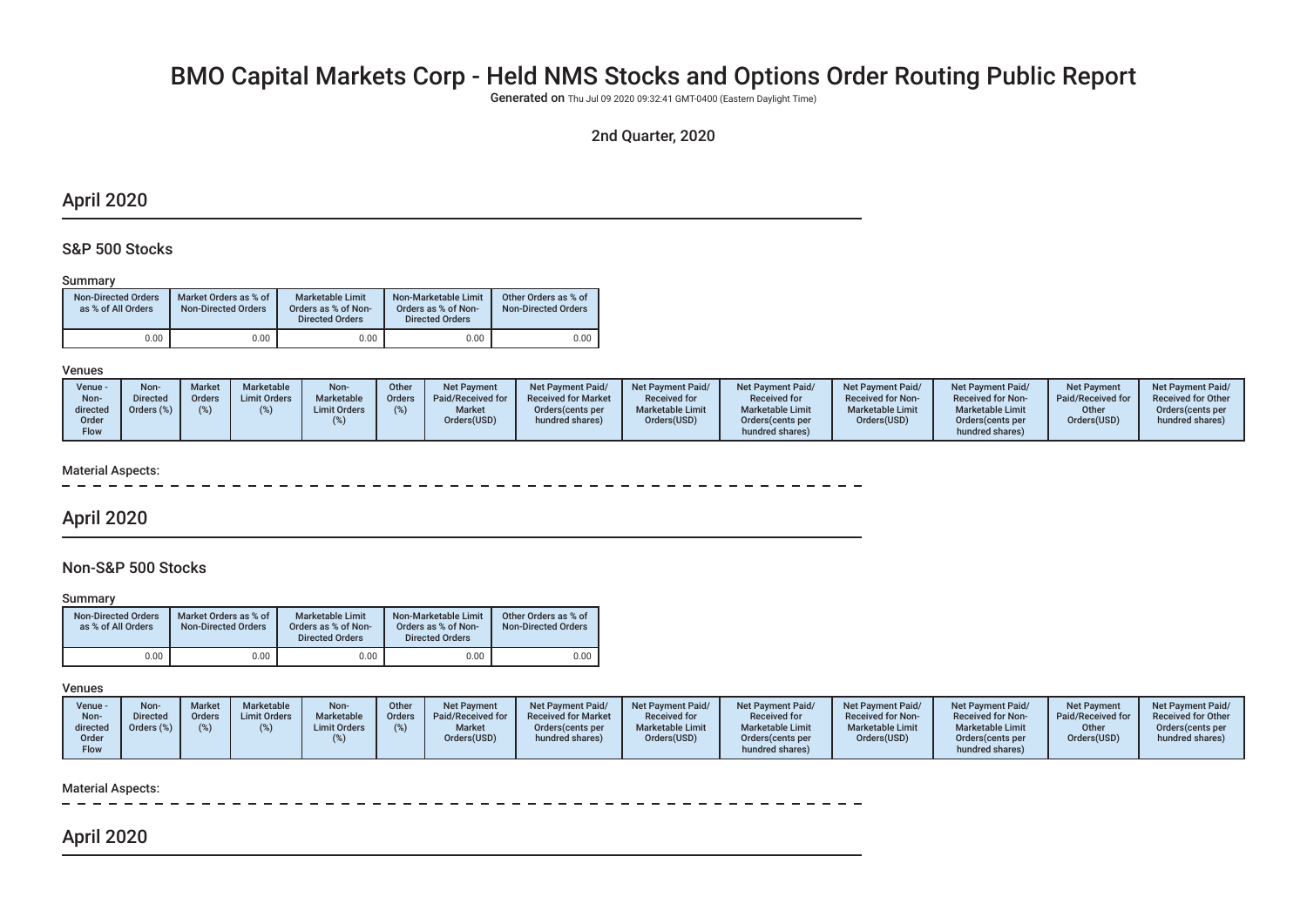## Options

### Summary

| <b>Non-Directed Orders</b><br>as % of All Orders | Market Orders as % of<br><b>Non-Directed Orders</b> | Marketable Limit<br>Orders as % of Non-<br><b>Directed Orders</b> | Non-Marketable Limit<br>Orders as % of Non-<br><b>Directed Orders</b> | Other Orders as % of<br><b>Non-Directed Orders</b> |
|--------------------------------------------------|-----------------------------------------------------|-------------------------------------------------------------------|-----------------------------------------------------------------------|----------------------------------------------------|
| 0.00                                             | 0.00                                                | 0.00                                                              | 0.00                                                                  | 0.00                                               |

### Venues

| Venue ·<br>Non-<br>directed<br>Order<br>Flow | Non<br>Directed<br>Orders (%) | Market<br>Orders | Marketable<br><b>Limit Orders</b> | Non-<br>Marketable<br><b>Limit Orders</b> | Other<br><b>Orders</b> | <b>Net Payment</b><br>Paid/Received for<br><b>Market</b><br>Orders(USD) | <b>Net Payment Paid/</b><br><b>Received for Market</b><br>Orders (cents per<br>hundred shares) | <b>Net Payment Paid/</b><br><b>Received for</b><br><b>Marketable Limit</b><br>Orders(USD) | <b>Net Payment Paid/</b><br><b>Received for</b><br><b>Marketable Limit</b><br>Orders (cents per<br>hundred shares) | <b>Net Payment Paid/</b><br><b>Received for Non-</b><br><b>Marketable Limit</b><br>Orders(USD) | Net Payment Paid/<br><b>Received for Non-</b><br><b>Marketable Limit</b><br>Orders (cents per<br>hundred shares) | Net Payment<br>Paid/Received for<br>Other<br>Orders(USD) | <b>Net Payment Paid/</b><br><b>Received for Other</b><br>Orders (cents per<br>hundred shares) |
|----------------------------------------------|-------------------------------|------------------|-----------------------------------|-------------------------------------------|------------------------|-------------------------------------------------------------------------|------------------------------------------------------------------------------------------------|-------------------------------------------------------------------------------------------|--------------------------------------------------------------------------------------------------------------------|------------------------------------------------------------------------------------------------|------------------------------------------------------------------------------------------------------------------|----------------------------------------------------------|-----------------------------------------------------------------------------------------------|
|----------------------------------------------|-------------------------------|------------------|-----------------------------------|-------------------------------------------|------------------------|-------------------------------------------------------------------------|------------------------------------------------------------------------------------------------|-------------------------------------------------------------------------------------------|--------------------------------------------------------------------------------------------------------------------|------------------------------------------------------------------------------------------------|------------------------------------------------------------------------------------------------------------------|----------------------------------------------------------|-----------------------------------------------------------------------------------------------|

## Material Aspects:

# May 2020

## S&P 500 Stocks

### Summary

| <b>Non-Directed Orders</b><br>as % of All Orders | Market Orders as % of<br><b>Non-Directed Orders</b> | Marketable Limit<br>Orders as % of Non-<br><b>Directed Orders</b> | Non-Marketable Limit<br>Orders as % of Non-<br><b>Directed Orders</b> | Other Orders as % of<br><b>Non-Directed Orders</b> |
|--------------------------------------------------|-----------------------------------------------------|-------------------------------------------------------------------|-----------------------------------------------------------------------|----------------------------------------------------|
| 0.00                                             | 0.00                                                | 0.00                                                              | 0.00                                                                  | 0.00                                               |

### Venues

| Venue -<br>Non-<br>directed<br>Order<br>Flow | Non-<br><b>Directed</b><br>Orders (%) | <b>Market</b><br>Orders | Marketable<br><b>Limit Orders</b> | Non-<br><b>Marketable</b><br><b>Limit Orders</b> | Other<br><b>Orders</b> | <b>Net Payment</b><br>Paid/Received for<br><b>Market</b><br>Orders(USD) | <b>Net Payment Paid/</b><br><b>Received for Market</b><br>Orders (cents per<br>hundred shares) | Net Payment Paid/<br><b>Received for</b><br><b>Marketable Limit</b><br>Orders(USD) | <b>Net Payment Paid/</b><br><b>Received for</b><br><b>Marketable Limit</b><br>Orders (cents per<br>hundred shares) | Net Payment Paid/<br><b>Received for Non-</b><br><b>Marketable Limit</b><br>Orders(USD) | Net Payment Paid/<br><b>Received for Non-</b><br><b>Marketable Limit</b><br>Orders (cents per<br>hundred shares) | <b>Net Payment</b><br>Paid/Received for<br>Other<br>Orders(USD) | Net Payment Paid/<br><b>Received for Other</b><br>Orders (cents per<br>hundred shares) |
|----------------------------------------------|---------------------------------------|-------------------------|-----------------------------------|--------------------------------------------------|------------------------|-------------------------------------------------------------------------|------------------------------------------------------------------------------------------------|------------------------------------------------------------------------------------|--------------------------------------------------------------------------------------------------------------------|-----------------------------------------------------------------------------------------|------------------------------------------------------------------------------------------------------------------|-----------------------------------------------------------------|----------------------------------------------------------------------------------------|
|----------------------------------------------|---------------------------------------|-------------------------|-----------------------------------|--------------------------------------------------|------------------------|-------------------------------------------------------------------------|------------------------------------------------------------------------------------------------|------------------------------------------------------------------------------------|--------------------------------------------------------------------------------------------------------------------|-----------------------------------------------------------------------------------------|------------------------------------------------------------------------------------------------------------------|-----------------------------------------------------------------|----------------------------------------------------------------------------------------|

# Material Aspects:<br> $= -$

in and

# May 2020

## Non-S&P 500 Stocks

Summary

| <b>Non-Directed Orders</b><br>as % of All Orders | Market Orders as % of<br><b>Non-Directed Orders</b> | Marketable Limit<br>Orders as % of Non-<br><b>Directed Orders</b> | Non-Marketable Limit<br>Orders as % of Non-<br><b>Directed Orders</b> | Other Orders as % of<br><b>Non-Directed Orders</b> |
|--------------------------------------------------|-----------------------------------------------------|-------------------------------------------------------------------|-----------------------------------------------------------------------|----------------------------------------------------|
| 0.00                                             | 0.00                                                | 0.00                                                              | 0.00                                                                  | 0.00                                               |

Venues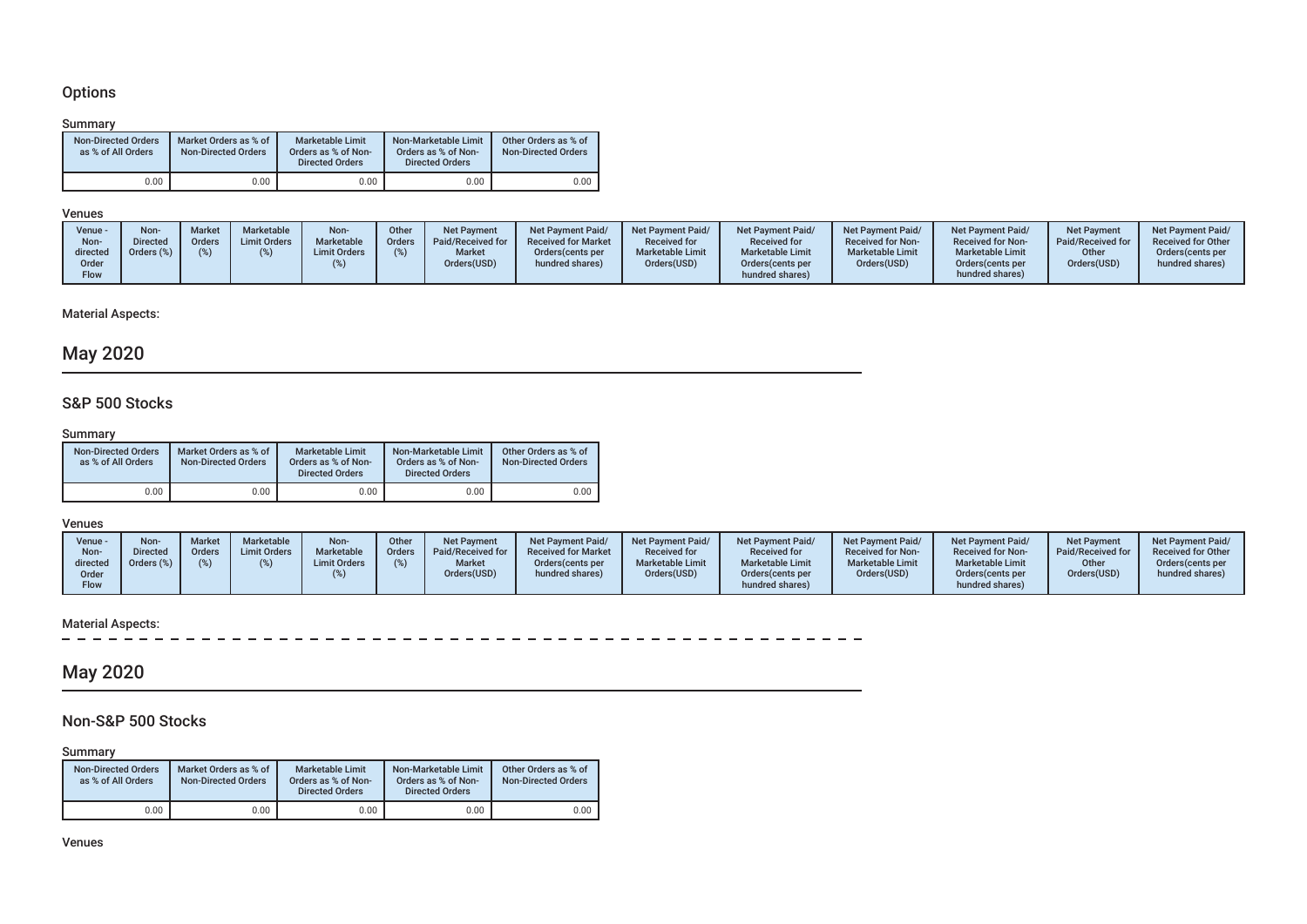| Venue -<br>Non-<br>directed<br>Order<br>Flow | Non-<br><b>Directed</b><br>Orders (%) | <b>Market</b><br>Orders<br>(9) | Marketable<br><b>Limit Orders</b> | Non-<br>Marketable<br><b>Limit Orders</b> | Other<br>Orders I | <b>Net Payment</b><br>Paid/Received for<br>Market<br>Orders(USD) | Net Pavment Paid/<br><b>Received for Market</b><br>Orders (cents per<br>hundred shares) | <b>Net Payment Paid/</b><br><b>Received for</b><br><b>Marketable Limit</b><br>Orders(USD) | <b>Net Payment Paid/</b><br><b>Received for</b><br><b>Marketable Limit</b><br>Orders (cents per<br>hundred shares) | <b>Net Payment Paid/</b><br><b>Received for Non-</b><br><b>Marketable Limit</b><br>Orders(USD) | Net Payment Paid/<br><b>Received for Non-</b><br><b>Marketable Limit</b><br>Orders(cents per<br>hundred shares) | <b>Net Payment</b><br>Paid/Received for<br>Other<br>Orders(USD) | Net Payment Paid/<br><b>Received for Other</b><br>Orders (cents per<br>hundred shares) |
|----------------------------------------------|---------------------------------------|--------------------------------|-----------------------------------|-------------------------------------------|-------------------|------------------------------------------------------------------|-----------------------------------------------------------------------------------------|-------------------------------------------------------------------------------------------|--------------------------------------------------------------------------------------------------------------------|------------------------------------------------------------------------------------------------|-----------------------------------------------------------------------------------------------------------------|-----------------------------------------------------------------|----------------------------------------------------------------------------------------|
|----------------------------------------------|---------------------------------------|--------------------------------|-----------------------------------|-------------------------------------------|-------------------|------------------------------------------------------------------|-----------------------------------------------------------------------------------------|-------------------------------------------------------------------------------------------|--------------------------------------------------------------------------------------------------------------------|------------------------------------------------------------------------------------------------|-----------------------------------------------------------------------------------------------------------------|-----------------------------------------------------------------|----------------------------------------------------------------------------------------|

# Material Aspects:<br> $- - - - - -$

# May 2020

## **Options**

### Summary

| <b>Non-Directed Orders</b><br>as % of All Orders | Market Orders as % of<br><b>Non-Directed Orders</b> | Marketable Limit<br>Orders as % of Non-<br><b>Directed Orders</b> | Non-Marketable Limit<br>Orders as % of Non-<br><b>Directed Orders</b> | Other Orders as % of<br><b>Non-Directed Orders</b> |
|--------------------------------------------------|-----------------------------------------------------|-------------------------------------------------------------------|-----------------------------------------------------------------------|----------------------------------------------------|
| 0.00                                             | 0.00                                                | 0.00                                                              | 0.00                                                                  | 0.00                                               |

### Venues

| Venue -<br>Non-<br>directed<br>Order<br>Flow | Non-<br><b>Market</b><br><b>Directed</b><br>Orders<br>Orders (%) | Marketable<br><b>Limit Orders</b> | Non-<br>Marketable<br><b>Limit Orders</b> | Other<br>Orders | <b>Net Payment</b><br>Paid/Received for<br><b>Market</b><br>Orders(USD) | Net Payment Paid/<br><b>Received for Market</b><br>Orders (cents per<br>hundred shares) | <b>Net Payment Paid/</b><br><b>Received for</b><br><b>Marketable Limit</b><br>Orders(USD) | <b>Net Payment Paid/</b><br><b>Received for</b><br><b>Marketable Limit</b><br>Orders (cents per<br>hundred shares) | Net Payment Paid/<br><b>Received for Non-</b><br><b>Marketable Limit</b><br>Orders(USD) | Net Payment Paid/<br><b>Received for Non-</b><br><b>Marketable Limit</b><br>Orders (cents per<br>hundred shares) | Net Payment<br>Paid/Received for<br>Other<br>Orders(USD) | <b>Net Payment Paid/</b><br><b>Received for Other</b><br>Orders(cents per<br>hundred shares) |
|----------------------------------------------|------------------------------------------------------------------|-----------------------------------|-------------------------------------------|-----------------|-------------------------------------------------------------------------|-----------------------------------------------------------------------------------------|-------------------------------------------------------------------------------------------|--------------------------------------------------------------------------------------------------------------------|-----------------------------------------------------------------------------------------|------------------------------------------------------------------------------------------------------------------|----------------------------------------------------------|----------------------------------------------------------------------------------------------|
|----------------------------------------------|------------------------------------------------------------------|-----------------------------------|-------------------------------------------|-----------------|-------------------------------------------------------------------------|-----------------------------------------------------------------------------------------|-------------------------------------------------------------------------------------------|--------------------------------------------------------------------------------------------------------------------|-----------------------------------------------------------------------------------------|------------------------------------------------------------------------------------------------------------------|----------------------------------------------------------|----------------------------------------------------------------------------------------------|

Material Aspects:

## June 2020

## S&P 500 Stocks

### **Summary**

| <b>Non-Directed Orders</b><br>as % of All Orders | Market Orders as % of<br><b>Non-Directed Orders</b> | Marketable Limit<br>Orders as % of Non-<br><b>Directed Orders</b> | Non-Marketable Limit<br>Orders as % of Non-<br><b>Directed Orders</b> | Other Orders as % of<br><b>Non-Directed Orders</b> |  |
|--------------------------------------------------|-----------------------------------------------------|-------------------------------------------------------------------|-----------------------------------------------------------------------|----------------------------------------------------|--|
| 0.00                                             | 0.00                                                | 0.00                                                              | 0.00                                                                  | 0.00                                               |  |

## Venues

| Venue -<br>Non-<br>directed<br>Order<br><b>Flow</b> | Non-<br><b>Directed</b><br>Orders (%) | <b>Market</b><br>Orders | Marketable<br><b>Limit Orders</b> | Non-<br>Marketable<br><b>Limit Orders</b> | Other<br><b>Orders</b> | <b>Net Payment</b><br>Paid/Received for<br><b>Market</b><br>Orders(USD) | <b>Net Payment Paid/</b><br><b>Received for Market</b><br>Orders (cents per<br>hundred shares) | <b>Net Payment Paid/</b><br><b>Received for</b><br><b>Marketable Limit</b><br>Orders(USD) | <b>Net Payment Paid/</b><br><b>Received for</b><br><b>Marketable Limit</b><br>Orders (cents per<br>hundred shares) | <b>Net Payment Paid/</b><br><b>Received for Non-</b><br><b>Marketable Limit</b><br>Orders(USD) | <b>Net Payment Paid/</b><br><b>Received for Non-</b><br><b>Marketable Limit</b><br>Orders(cents per<br>hundred shares) | <b>Net Payment</b><br>Paid/Received for<br>Other<br>Orders(USD) | Net Payment Paid/<br><b>Received for Other</b><br>Orders (cents per<br>hundred shares) |
|-----------------------------------------------------|---------------------------------------|-------------------------|-----------------------------------|-------------------------------------------|------------------------|-------------------------------------------------------------------------|------------------------------------------------------------------------------------------------|-------------------------------------------------------------------------------------------|--------------------------------------------------------------------------------------------------------------------|------------------------------------------------------------------------------------------------|------------------------------------------------------------------------------------------------------------------------|-----------------------------------------------------------------|----------------------------------------------------------------------------------------|
|-----------------------------------------------------|---------------------------------------|-------------------------|-----------------------------------|-------------------------------------------|------------------------|-------------------------------------------------------------------------|------------------------------------------------------------------------------------------------|-------------------------------------------------------------------------------------------|--------------------------------------------------------------------------------------------------------------------|------------------------------------------------------------------------------------------------|------------------------------------------------------------------------------------------------------------------------|-----------------------------------------------------------------|----------------------------------------------------------------------------------------|

### Material Aspects:

 $\sim$  $\sim$   $\sim$  $\sim$   $\sim$  $\sim$  $\sim$  $\sim$  $\sim$  $\sim$ -----------

# June 2020